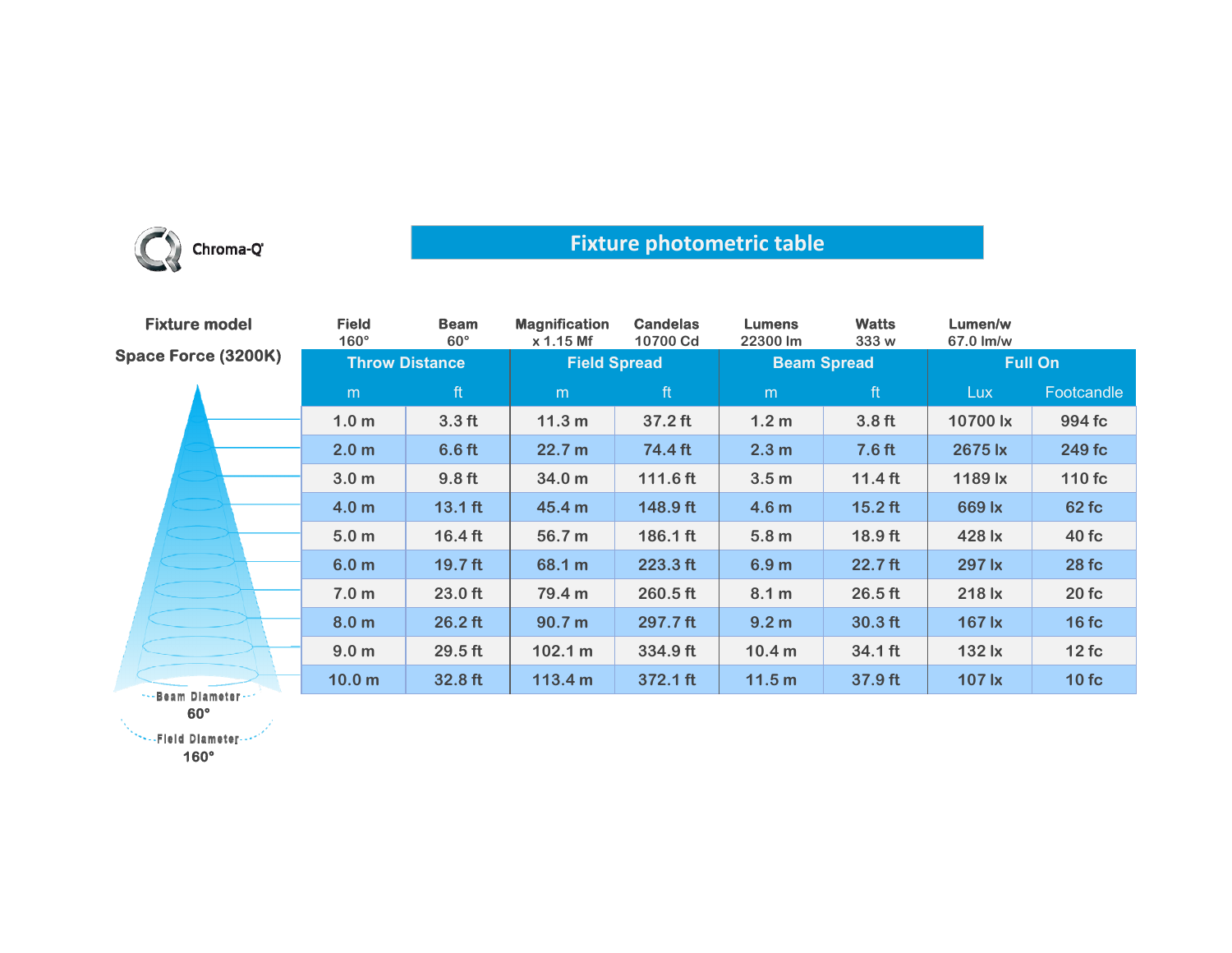

## **Fixture photometric table**

| <b>Fixture model</b>       | <b>Field</b><br>$160^\circ$ | <b>Beam</b><br>$60^\circ$ | <b>Magnification</b><br>x 1.15 Mf | <b>Candelas</b><br>12900 Cd | <b>Lumens</b><br>26800 lm | <b>Watts</b><br>333 w | Lumen/w<br>80.6 lm/w |              |
|----------------------------|-----------------------------|---------------------------|-----------------------------------|-----------------------------|---------------------------|-----------------------|----------------------|--------------|
| <b>Space Force (4700K)</b> | <b>Throw Distance</b>       |                           | <b>Field Spread</b>               |                             | <b>Beam Spread</b>        |                       | <b>Full On</b>       |              |
|                            | m                           | ft                        | m                                 | ft                          | m                         | ft                    | <b>Lux</b>           | Footcandle   |
|                            | 1.0 <sub>m</sub>            | 3.3 <sub>ft</sub>         | 11.3 <sub>m</sub>                 | 37.2 ft                     | 1.2 <sub>m</sub>          | 3.8 <sub>ft</sub>     | 12900 lx             | 1198 fc      |
|                            | 2.0 <sub>m</sub>            | 6.6 <sub>ft</sub>         | 22.7 m                            | 74.4 ft                     | 2.3 <sub>m</sub>          | 7.6 <sub>ft</sub>     | 3225 lx              | 300 fc       |
|                            | 3.0 <sub>m</sub>            | 9.8 <sub>ft</sub>         | 34.0 m                            | 111.6 ft                    | 3.5 <sub>m</sub>          | $11.4$ ft             | 1433 lx              | 133 fc       |
|                            | 4.0 <sub>m</sub>            | $13.1$ ft                 | 45.4 m                            | 148.9 ft                    | 4.6 <sub>m</sub>          | $15.2$ ft             | 806 lx               | <b>75 fc</b> |
|                            | 5.0 <sub>m</sub>            | $16.4 \text{ ft}$         | 56.7 m                            | 186.1 ft                    | 5.8 <sub>m</sub>          | 18.9 ft               | 516 lx               | 48 fc        |
|                            | 6.0 <sub>m</sub>            | $19.7$ ft                 | 68.1 m                            | 223.3 ft                    | 6.9 <sub>m</sub>          | 22.7 ft               | 358 lx               | 33 fc        |
|                            | 7.0 <sub>m</sub>            | 23.0 ft                   | 79.4 m                            | 260.5 ft                    | 8.1 m                     | $26.5$ ft             | 263 lx               | 24 fc        |
|                            | 8.0 <sub>m</sub>            | $26.2$ ft                 | 90.7 m                            | 297.7 ft                    | 9.2 <sub>m</sub>          | $30.3$ ft             | 202 lx               | 19fc         |
|                            | 9.0 <sub>m</sub>            | 29.5 ft                   | 102.1 m                           | 334.9 ft                    | 10.4 <sub>m</sub>         | 34.1 ft               | 159 lx               | 15fc         |
| **- Beam Diameter ***      | 10.0 <sub>m</sub>           | 32.8 ft                   | 113.4 m                           | 372.1 ft                    | 11.5 m                    | 37.9 ft               | 129 lx               | 12fc         |

**60°**

\*\*\*\*\*Fleid Diameter --\*\*

**160°**